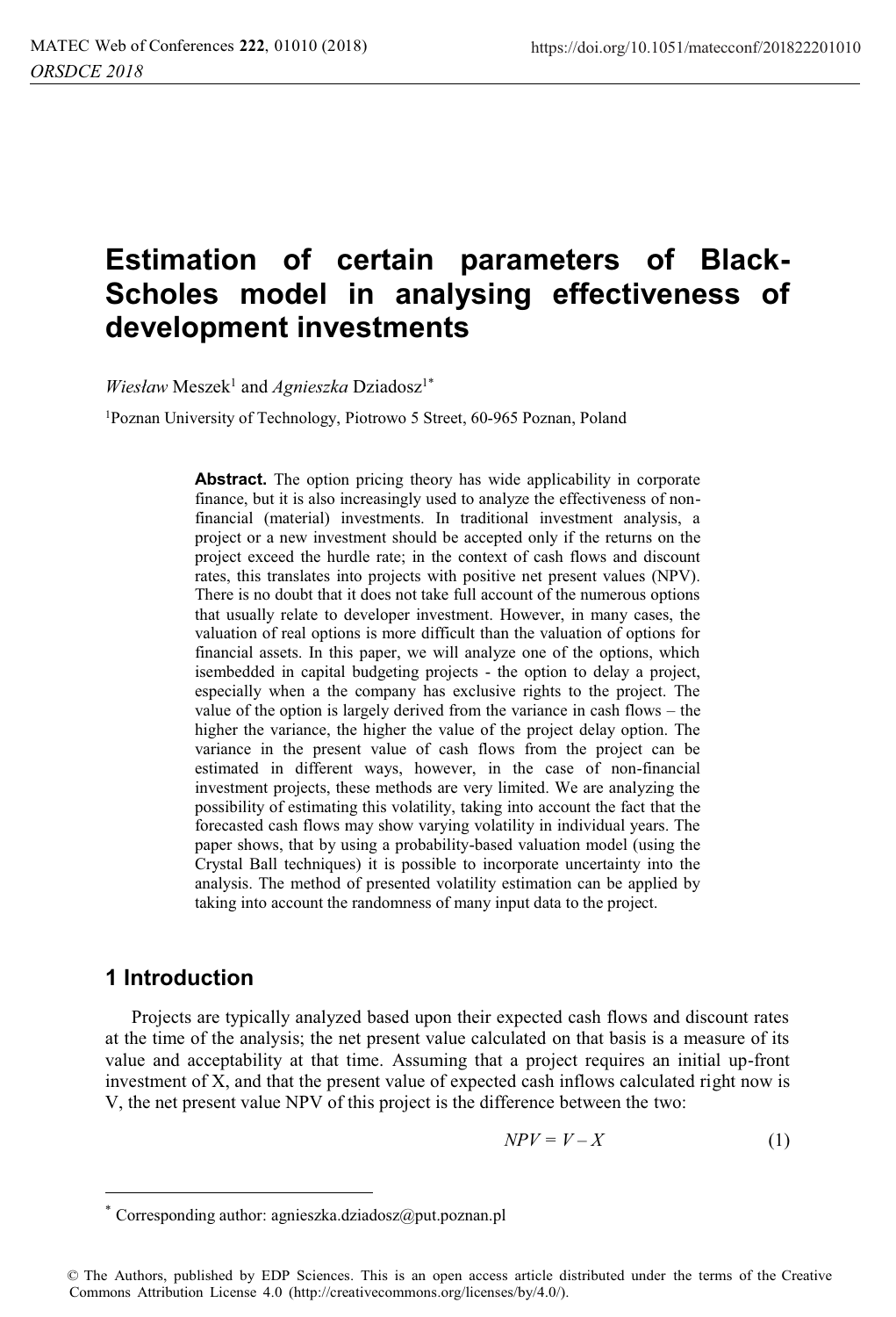The company's decision rule on this project can be summarized as follows:

- if  $V > X \rightarrow$  take the project: Project has positive net present value,
- $\text{if } V \leq X \rightarrow \text{do not take the project: Project has negative net present value.}$

If the expected cash flows on the project were known with certainty and were not expected to change, there would be no need to adopt an option pricing framework, since there would be no value to the option. Expected cash flows and discount rates change over time and so does the net present value. Thus, a project that has a negative net present value now may have a positive net present value in the future (the project may still be a good project if the company can wait. waits).

 The changes in the project's value over time (the present value of the cash inflows may change over that time, because of changes in either the cash flows or the discount rate) give it the characteristics of a call option.

In the article, we consider the situation that the company has exclusive rights to a particular project for the next one year, so we are considering the applying the option pricing theory to valuing the option to delay. The uncertainty of expected cash flows on the project should be viewed as the reason for why the project delay option has value.

The inputs needed to valuing this option are the same as those needed for any option; we need the value of the underlying asset, the variance in that value, the time to expiration on the option, the strike price, the riskless rate and the equivalent of the dividend yield (cost of delay). In the case of real options, the underlying asset is the project itself. The current value of this asset is the present value of expected cash flows from initiating the project now.

 Assuming that the cost of delay is zero, the value of a call option for a non-dividendpaying underlying stock in terms of the Black-Scholes parameters is:

$$
C = V \cdot N(d_1) - X \cdot e^{-rt} \cdot N(d_2)
$$
\n<sup>(2)</sup>

where:

C – Call Value,

V – current value of the underlying asset (present value of expected cash inflows from Project),

 $X$  – strike price of the option (an initial up-front investment)

t – life to expiration of the option (period of exclusive rights to Project),

 $\sigma$  – variance (volatility) in the value of the underlying asset (the variance/volatility in the present value of cash flows from Project),

r – riskless interest rate corresponding to the life of the option,

 $N(d)$  – cumulative distribution of the standard normal distribution for the argument d1,

 $N(d2)$  – cumulative distribution of the standard normal distribution for the argument d2;

$$
d_1 = \frac{\ln\left(\frac{V}{X}\right) + t \cdot \left(r + \frac{\sigma^2}{2}\right)}{\sigma \cdot \sqrt{t}}
$$
\n(3)

$$
d_2 = d_1 - \sigma \cdot \sqrt{t} \tag{4}
$$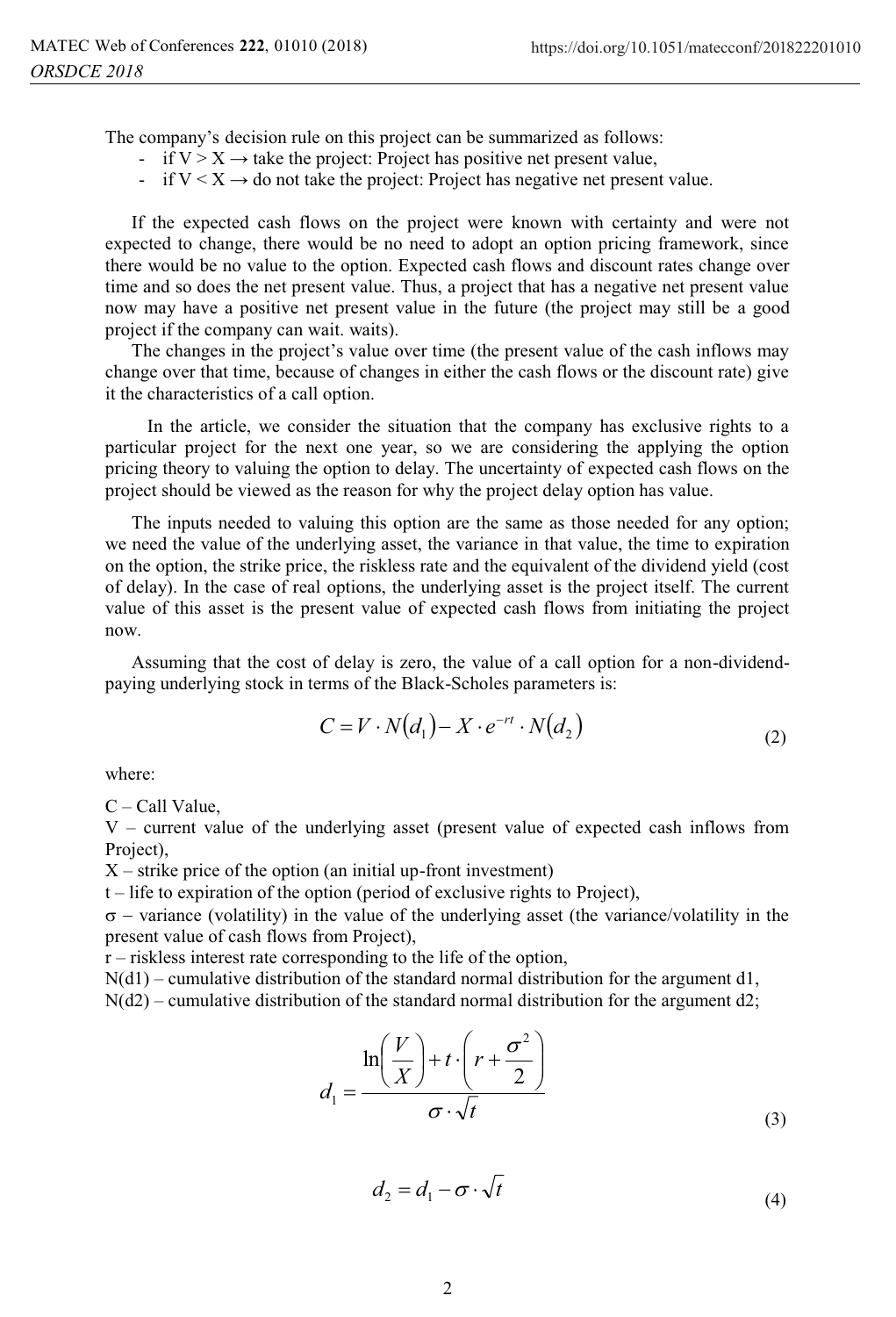Calculating the value of the call option, and then determining the expanded value of NPV, i.e. ENPV, allows the final conclusion about the effectiveness of a given project [2].

$$
ENPV = NPV + C \tag{5}
$$

where: ENPV – expanded NPV,  $C$  – call option.

## **2 The variance in the present value of cash flows from the project and the possibility of estimating it**

The value of the option is largely derived from the variance in cash flows – the higher the variance, the higher the value of the project delay option. Thus, the value of an option to do a project in a stable business will be less than the value of one in an environment where technology, competition and markets are all changing rapidly.

Assuming (for the analyzed case study) that: Project will generate 100 000 EUR in after tax cash flows for the next 5 years, discount rate is  $10\%$  (r=10%), we obtain:

$$
V = \sum_{i=1}^{5} \frac{CF_i}{(1+r)^i} = \sum_{i=1}^{5} \frac{100}{(1+0,1)^i} = 379,1
$$
\n(6)

Continue to assume, that an initial up-front investment would be equal to the present value of expected cash inflows from Project  $(X=379,1)$ , NPV of this Project would be zero  $(NPV=0)$ .

Calculating the exclusive rights to this Project using the Black-Scholes formula for different variance parameters (time to expiration is 1 year, riskless rate is 3,5%) we obtain the results shown in the figure below.



**Fig. 1.** The value of the call option (the option to Delay a Project), depending on variance in the present value of cash flows from Project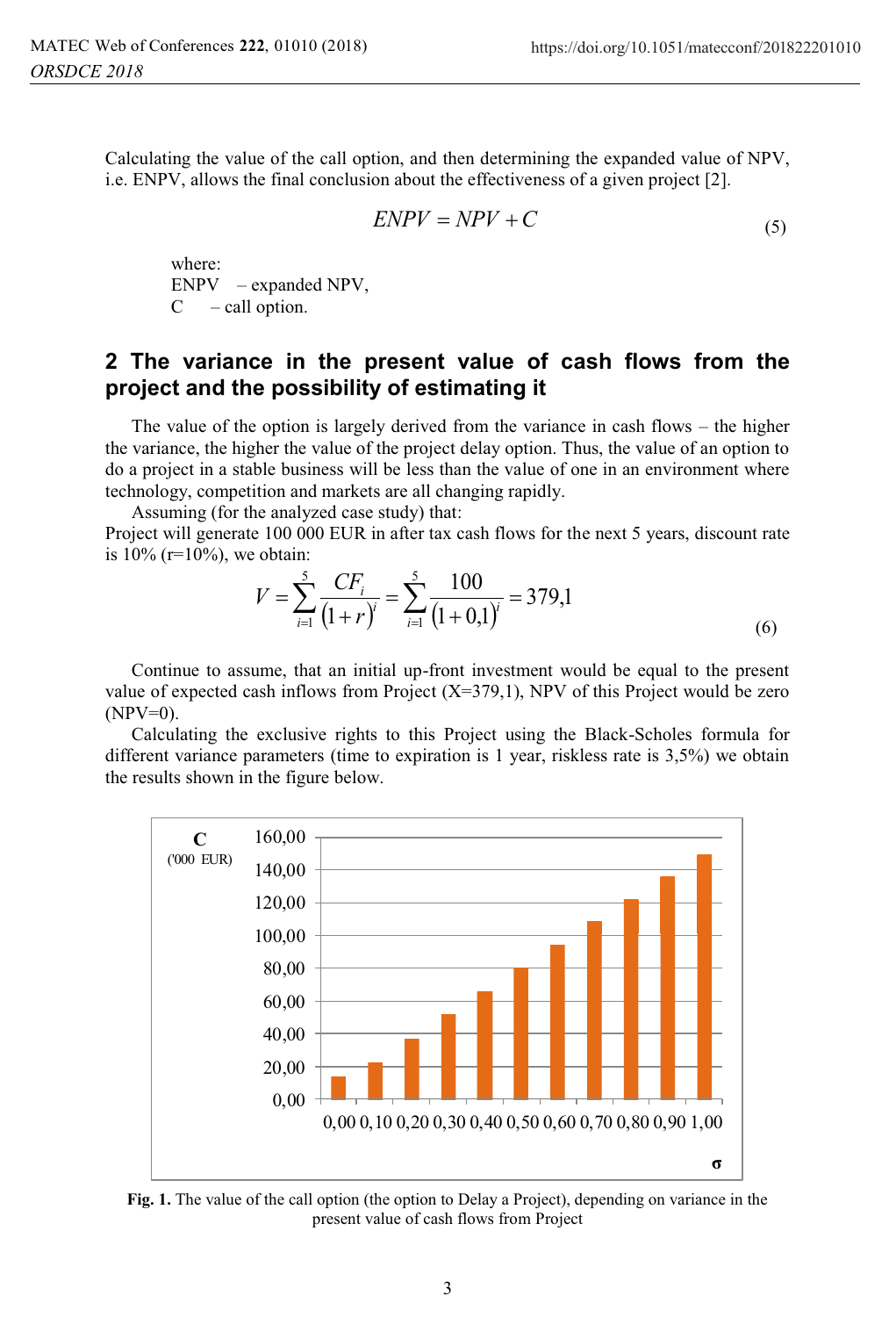The above chart confirms the hypothesis that the value of the Call option depends very much on the volatility in the underlying project, which confirms that the volatility coefficient estimate is a very important element of the model.

 The variance in the present value of cash flows from the project can be generally estimated in one of three ways [1]:

- if similar projects have been introduced in the past, the variance in the cash flows from those projects can be used as an estimate,
- probabilities can be assigned to various market scenarios, cash flows estimated under each scenario and the variance estimated across present values,
- $-$  the variance in company value of companies involved in the same business (as the project being considered) can be used as an estimate of the variance.

 In the case of individual development investments, however, the above methods are useful to a very limited extent.

### **3 Case study**

In our analysis, the uncertainty has been incorporated into the explicit model of NPV. This is done by recognizing that the input variables (in our case, projected cash flow and discount rate) are uncertain and will have a probability distribution pertaining to each of them. Thus by utilizing a probability-based valuation model (using the Crystal Ball technique) it is possible to incorporate uncertainty into the analysis.

 The Crystal Ball technique allows incorporating uncertainty into the analysis in a relatively simple form. It is a simulation model (using the Monte Carlo technique) that, instead of taking one defined set of input figures and producing a single point answer (value), carries out multiple calculations through an iterative re-sampling process. Each simulation chooses an input variable from within the probability distribution chosen for each variable and marries these with other randomly chosen inputs to produce a value. The output is expressed as a range of possible values.

 In this valuation triangular probability distributions indicated in the literature as appropriate to account for uncertainty in valuation processes [3,4] were used. The manner in which the individual random variables are recognized is indicated below.

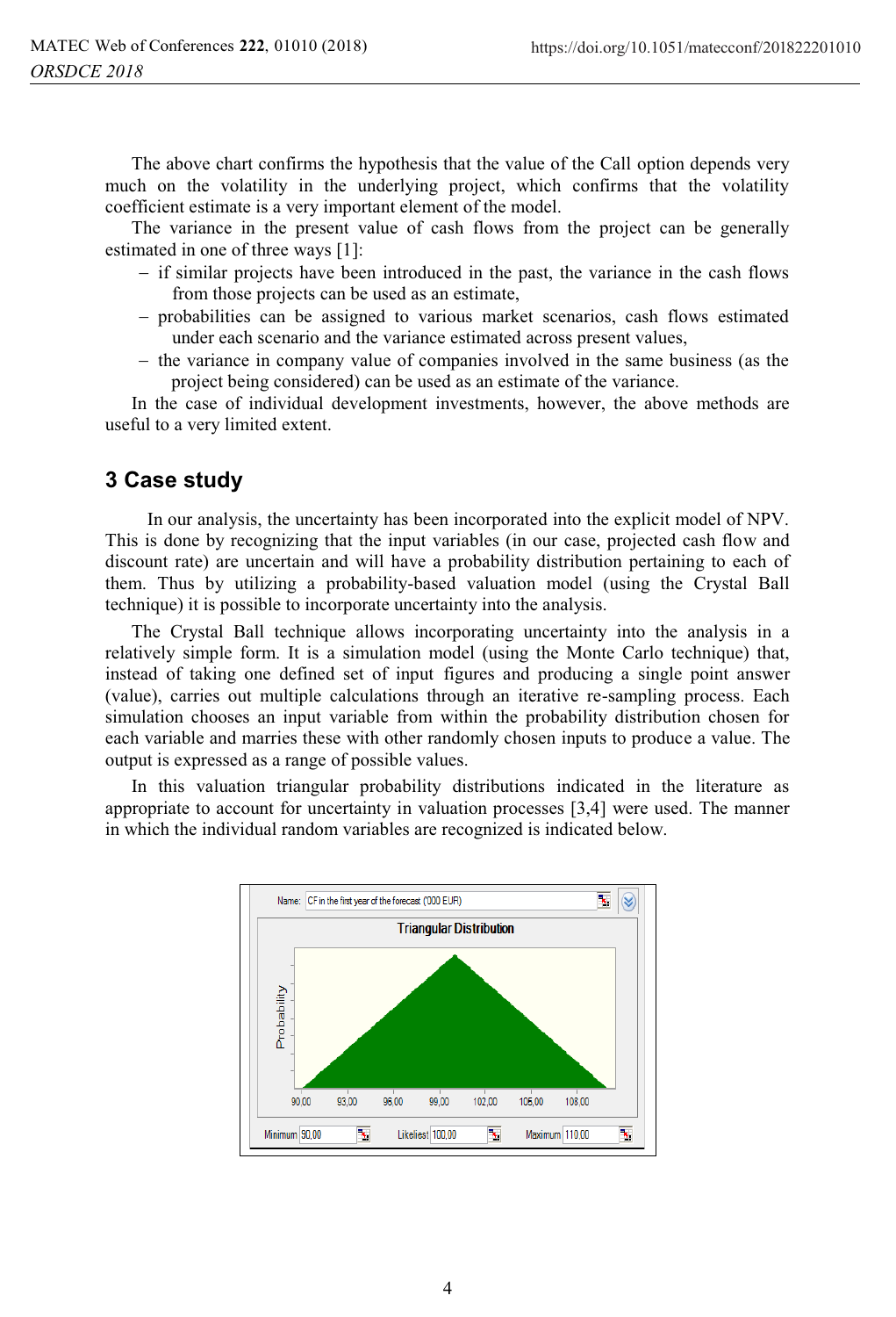

#### **Fig. 2.** The form of individual random variables

The results of using the Crystal Ball program were illustrated by the graph below.



#### **Fig. 3.** Simulation results

Using the coefficient of variability given above (s=0.0851, which means variance  $\sigma$ =0,0072), the value of the call option (the option to Delay a Project), calculated based on the formulas  $(2)$ ,  $(3)$  and  $(4)$ , is 20,2 thousand EUR.

 In this case it meant that also the expanded NPV of the investment is:  $ENPV = NPV + C = 20,2$  thousand EUR

 In many cases, this is the only way to objectivization of the process of analyzing the effectiveness of development investments using real options.